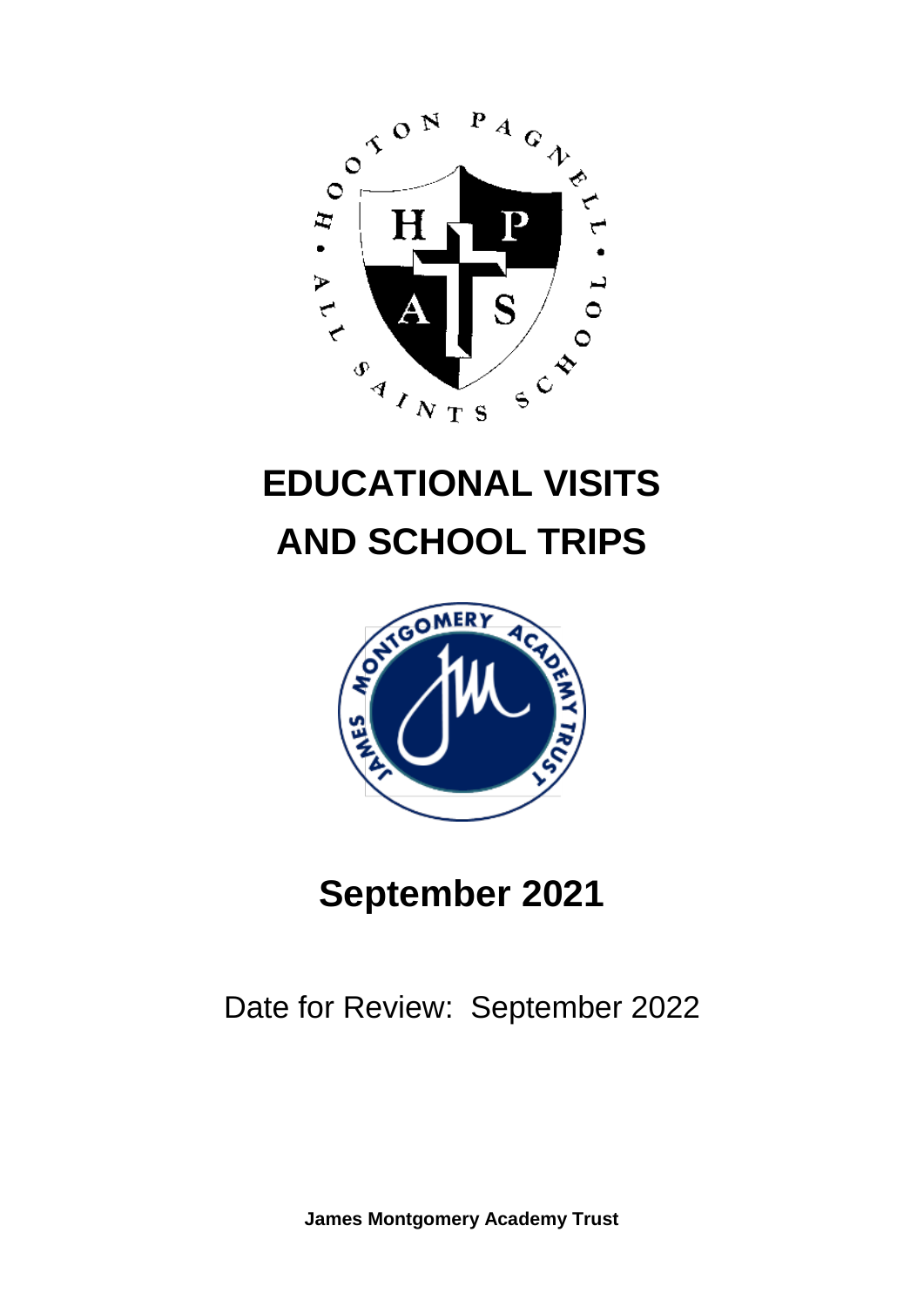#### **Statement of intent**

The James Montgomery Academy Trust (JMAT) and its schools takes the health and wellbeing of our staff and students very seriously. We take reasonable steps as stated in the Health and Safety at Work Act 1974 to ensure the health and safety of our employees, as well as our pupils.

This policy has been designed in line with the DfE and Health and Safety Executive (HSE) guidance and details our responsibilities for pupils while out on educational visits and school trips.

#### **Definitions**

'In loco parentis' means that the group leader of any school trip or educational visit has a duty of care over the pupils in place of a parent/carer.

'School trip' means any educational visit, foreign exchange trip, away-day or residential holiday organised by school which takes students off-site.

'Residential' means any school trip which includes an overnight stay.

'Activities of an adventurous nature' include, but are not limited to the following:

- Trekking
- Caving
- Water sports
- Climbing

#### **Key roles and responsibilities**

Within the JMAT structure the Local Governing Body (LGB) of its schools has overall responsibility for the implementation of the Educational Visits and School Trips Policy.

The LGB has overall responsibility for ensuring that the Educational Visits and School Trips Policy, as written, does not discriminate on any grounds, including, but not limited to: ethnicity/national origin, culture, religion, gender, disability or sexual orientation.

The LGB has responsibility for handling complaints regarding this policy as outlined in the school's Complaints Policy.

The Headteacher will be responsible for the day-to-day implementation and management of the Educational Visits and School Trips Policy.

The Headteacher has overall responsibility for educational visits and school trips including ensuring that the staff to child ratio relevant to key stage is applied.

Staff will be responsible for following the Educational Visits and School Trips Policy, and for ensuring pupils do so too. They will also be responsible for ensuring the policy is implemented fairly and consistently. The designated leader in charge of the trip is 'in loco parentis' and has a duty of care to all pupils on the trip.

Pupils are responsible for following instructions from teachers while on educational visits and school trips.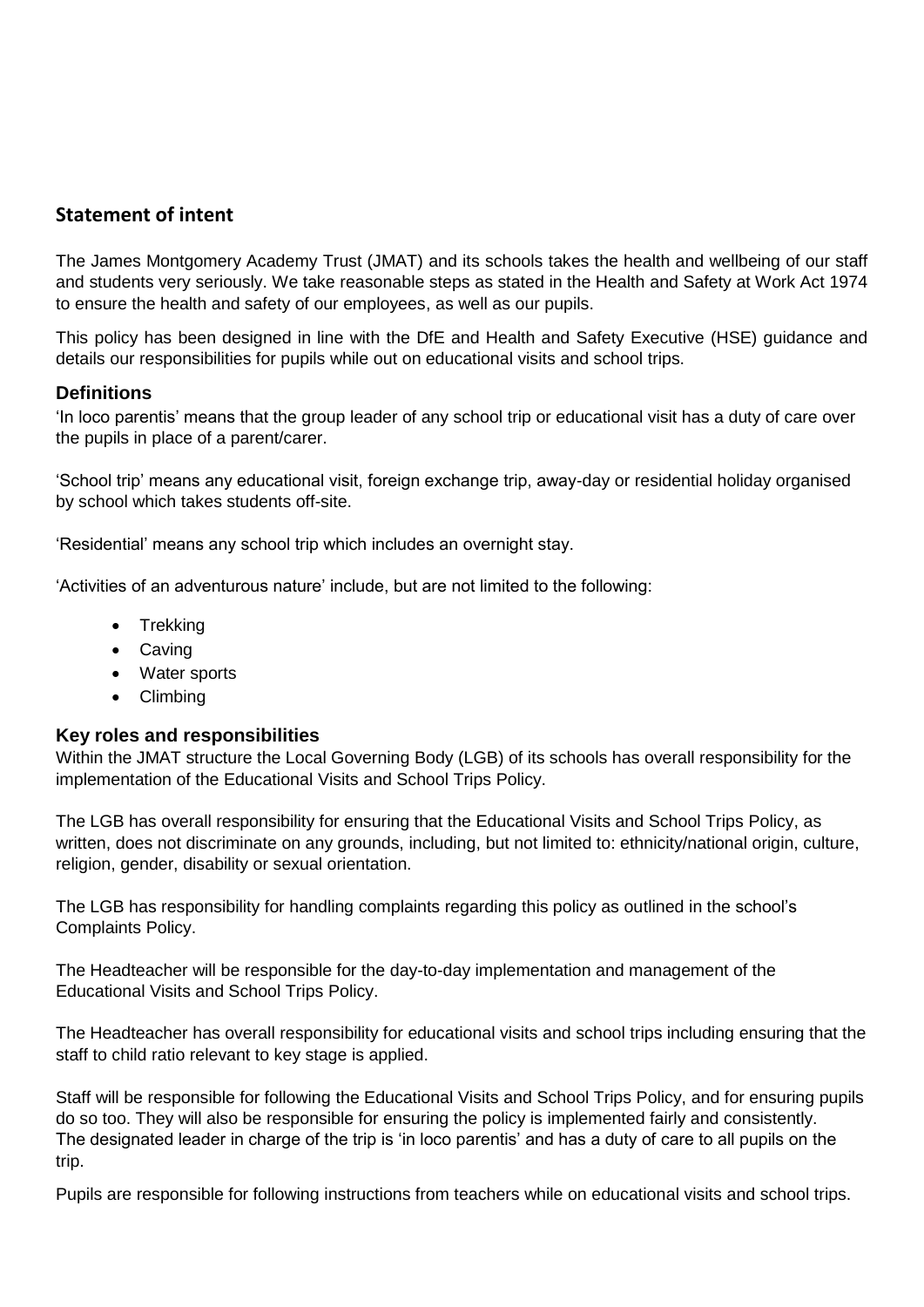Pupils are responsible for behaving in a manner which matches the ethos of the JMAT and its schools, and for following the behaviour rules set out in the school's Behaviour Policy as they relate to the Educational Visits and School Trips Policy.

#### **Training of staff**

Teachers and support staff will receive training on the Educational Visits and School Trips Policy as required.

Teachers and support staff will receive regular and ongoing training as part of their CPD.

#### **Risk assessment process**

Our risk assessment process is designed to manage real risks when planning trips, while ensuring that learning opportunities are experienced to the full.

The process is as follows:

- Identify the hazards
- Decide who might be harmed and how
- Evaluate the risks and decide on precautions
- Record findings and implement them
- Review assessment and update if necessary

#### **Safe use of minibuses and seatbelts**

The health and safety officer, usually the Headteacher, is responsible for ensuring that all hired vehicles meet the required standards and that maintenance of vehicles used under contract have valid MOTs, road tax and insurance.

The driver must have a current driving licence, be aged 25 years or over, and hold a full licence in Group A or Passenger Carrying Vehicle License, drivers must supply a photocopy of their driving license if applicable.

If passengers are paying a charge, the minibus permit must be clearly displayed in the vehicle. Transport used for any trip/travel will carry strictly one person per seat and seatbelts must be worn at all times.

Fines incurred will be paid by whoever was driving the minibus at the time the offence was committed.

When hiring a minibus for qualified staff to drive a starting and closing mileage, along with any potential risks, defects or damage identified, will be reported upon return to the school, where applicable and reported to the relevant hire company.

#### **Parental consent**

Parental consent is not generally required for off-site activities that take place during school hours, however parents may complete an ['annual'](#page-3-0) consent form at the start of any academic year which gives consent for their child to be involved in any and all activities, both on and off-site, that take place at any time. Written consent is required for:

- Activities of an adventurous nature.
- Educational visits.
- Residential trips.
- Foreign trips.
- Activities/trips outside of school hours including school holidays.

Parents will be informed of activities by letter and will have the opportunity to withdraw their child from taking part.

#### **Insurance and licensing**

When planning activities of an adventurous nature in the UK, the Headteacher will be responsible for checking that the provider of the activity holds a current licence.